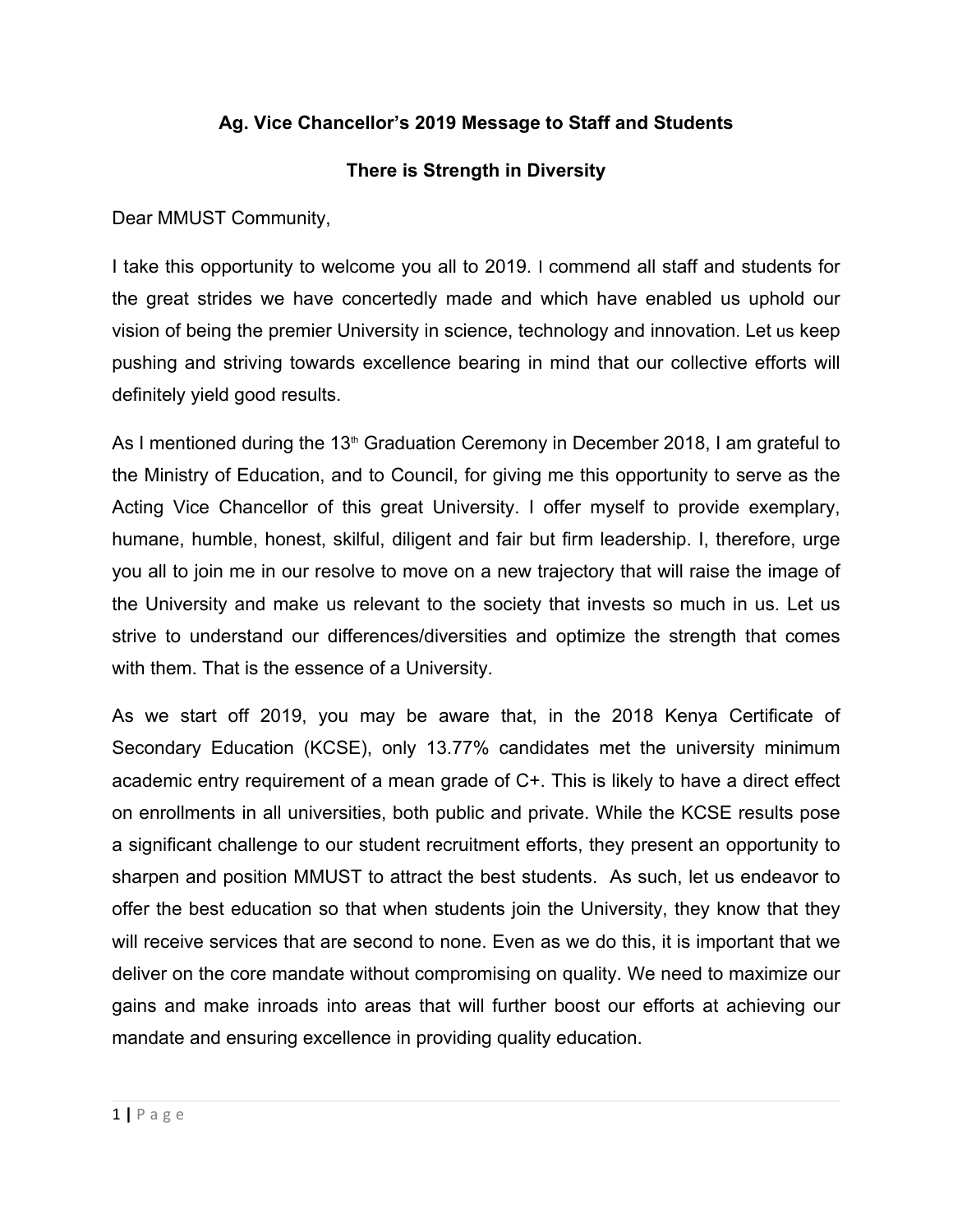Just as the quality of our education provision will be measured in 2019, so will our research quality. The excellence and diversity of our research across all disciplines mean that, in addition to our achievements in fundamental research, we should continue to make significant contributions to innovation that will help drive growth that is vital to Kenya and to the society. What will mark us out as a great University are the advances we make in our borderless core mandate of teaching, research and community service. We should work hard towards an inventive and productive University. Therefore, let us commit ourselves to strengthen the research, innovation and development agenda in line with the Presidential Big Four Agenda. We urge our academic staff to bid competitively in research funding to the National Commission for Science, Technology and Innovation (NACOSTI) and other entities in order for the University to positively contribute to building Kenya in to a middle income economy.

Let us also make extra effort to enhance partnerships with various institutions and organizations. The County Government of Kakamega has been a particularly formidable partner in the growth of the University over the years. In 2019, we look forward to more successful collaborative ventures not only with Kakamega County but other counties as well.

To our students, I urge you to be law abiding, more studious and less adventurous. With love, diligence and respect for one another, and the rule of law, a great university is possible, and our best will certainly come, even sooner. It is important that we all work collectively while exhibiting professionalism in our various duty stations, to deliver on the academic, operational and service excellence expected of the premier university that we are.

Finally, I humbly submit to the Good Lord and pray that He grants us the strength, humility and wisdom to project the image of the University to higher standards as we endeavor to make the University of Choice a better place for us all. I call upon you to join me in prayer for a prosperous 2019; a year of new hope and expectations as well as a committed resolve for dedication to our duties and service throughout the year.